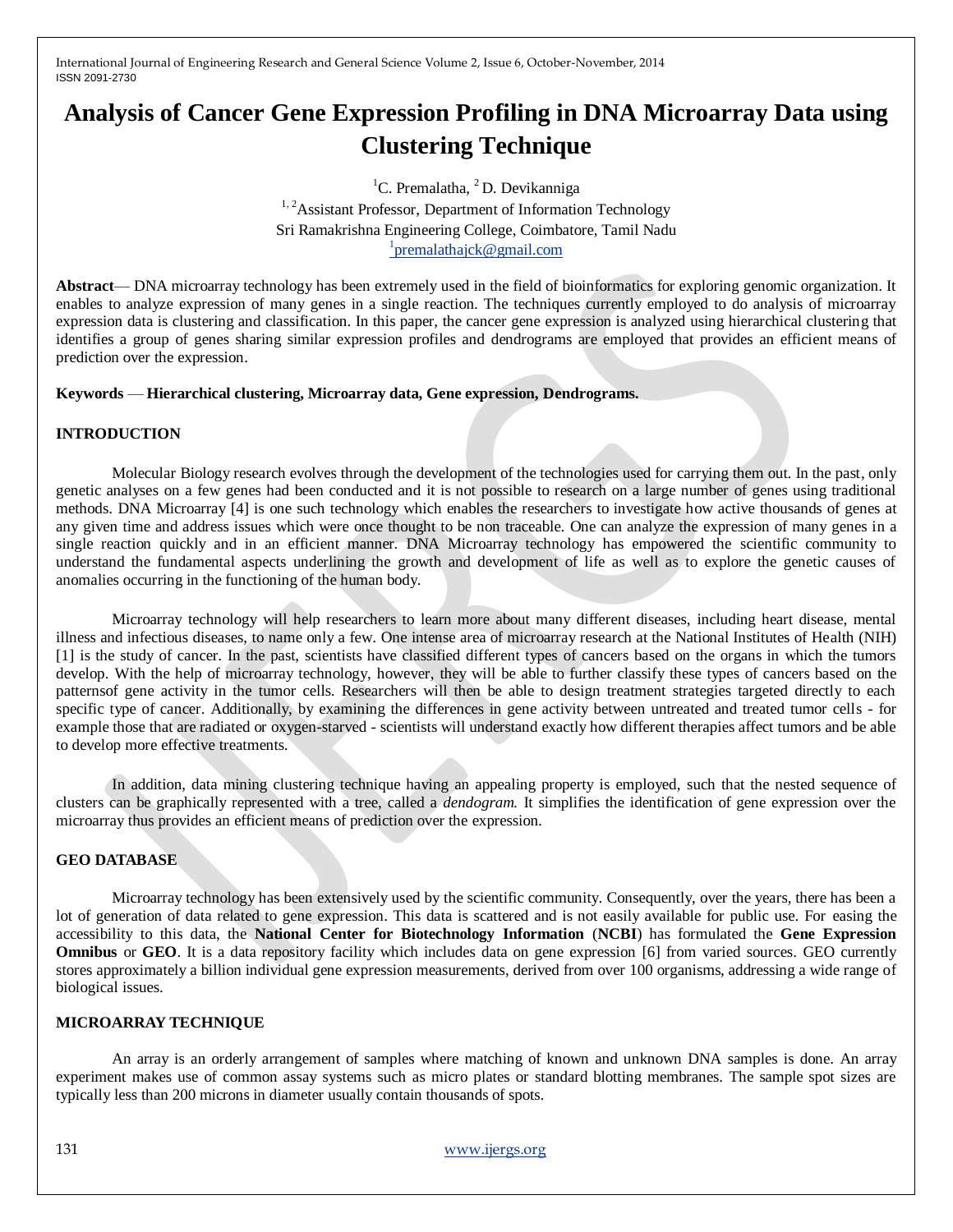#### **WORKING OF DNA MICROARRAY TECHNOLOGY**

DNA microarrays are created by robotic machines that arrange minuscule amounts of hundreds or thousands of gene sequences on a single microscope slide. When a gene is activated, cellular machinery begins to copy certain segments of that gene. The resulting product is known as messenger RNA (mRNA), which is the body's template for creating proteins. The mRNA produced by the cell is complementary, and therefore will bind to the original portion of the DNA strand from which it was copied. To determine which genes are turned on and which are turned off in a given cell, first the messenger RNA molecules present in that cell are collected then they are labelled by using a reverse transcriptase enzyme (RT) that generates a complementary cDNA to the mRNA. During that process fluorescent nucleotides are attached to the cDNA.



The tumor and the normal samples are labeled with different fluorescent dyes[7]. Next, the researcher places the labeled cDNAs onto a DNA microarray slide. The labeled cDNAs that represent mRNAs in the cell will then hybridize – or bind – to their synthetic complementary DNAs attached on the microarray slide, leaving its fluorescent tag. A special scanner is used to measure the fluorescent intensity for each spot/areas on the microarray slide.If a particular gene is very active, it produces many molecules of messenger RNA, thus, more labeled cDNAs, which hybridize to the DNA on the microarray slide and generate a very bright fluorescent area.

#### Fig.1. Microarray Technology

Genes that are less active produce fewer mRNAs, thus, less labeled cDNAs, which results in dimmer fluorescent spots. If there is no fluorescence, none of the messenger molecules have hybridized to the DNA, indicating that the gene is inactive. Researchers frequently use this technique to examine the activity of various genes at different times. When co-hybridizing Tumor samples (Red Dye) and Normal sample (Green dye) together, they will compete for the synthetic complementary DNAs on the microarray slide. As a result, if the spot is red, this means that that specific gene is more expressed in tumor than in normal (upregulated in cancer). If a spot is Green, it means that the gene is more expressed in the Normal tissue (Down regulated in cancer). If a spot is yellow that means that the specific gene is equally expressed in normal and tumor.

Thousands of spotted samples known as probes (with known identity) are immobilized on a solid support (a microscope glass slides or silicon chips or nylon membrane). The spots can be DNA, cDNA, or oligonucleotides. These are used to determine complementary binding of the unknown sequences thus allowing parallel analysis for gene expression and gene discovery. An experiment with a single DNA chip can provide information on thousands of genes simultaneously. An orderly arrangement of the probes on the support is important as the location of each spot on the array is used for the identification of a gene.

#### **INTERPRETING MICROARRAY DATA**

Microarray data for a simple dataset having five samples and four genes, represented in dots of different color indicating the intensity of tumor have been interpreted. The different colors of the spots have to be converted to numbers before analysis in order to obtain the intensity of tumor. There are many approaches but here a simplified version of common techniques is employed.

- First, each spot is converted to a number that represents the intensity of the red dye and green dye. In this example, arbitrary light units are used.
- Next, we calculate the ratio of red to green (red/green).



Fig.2. Ratio between tumor and normal gene

132 [www.ijergs.org](http://www.ijergs.org/)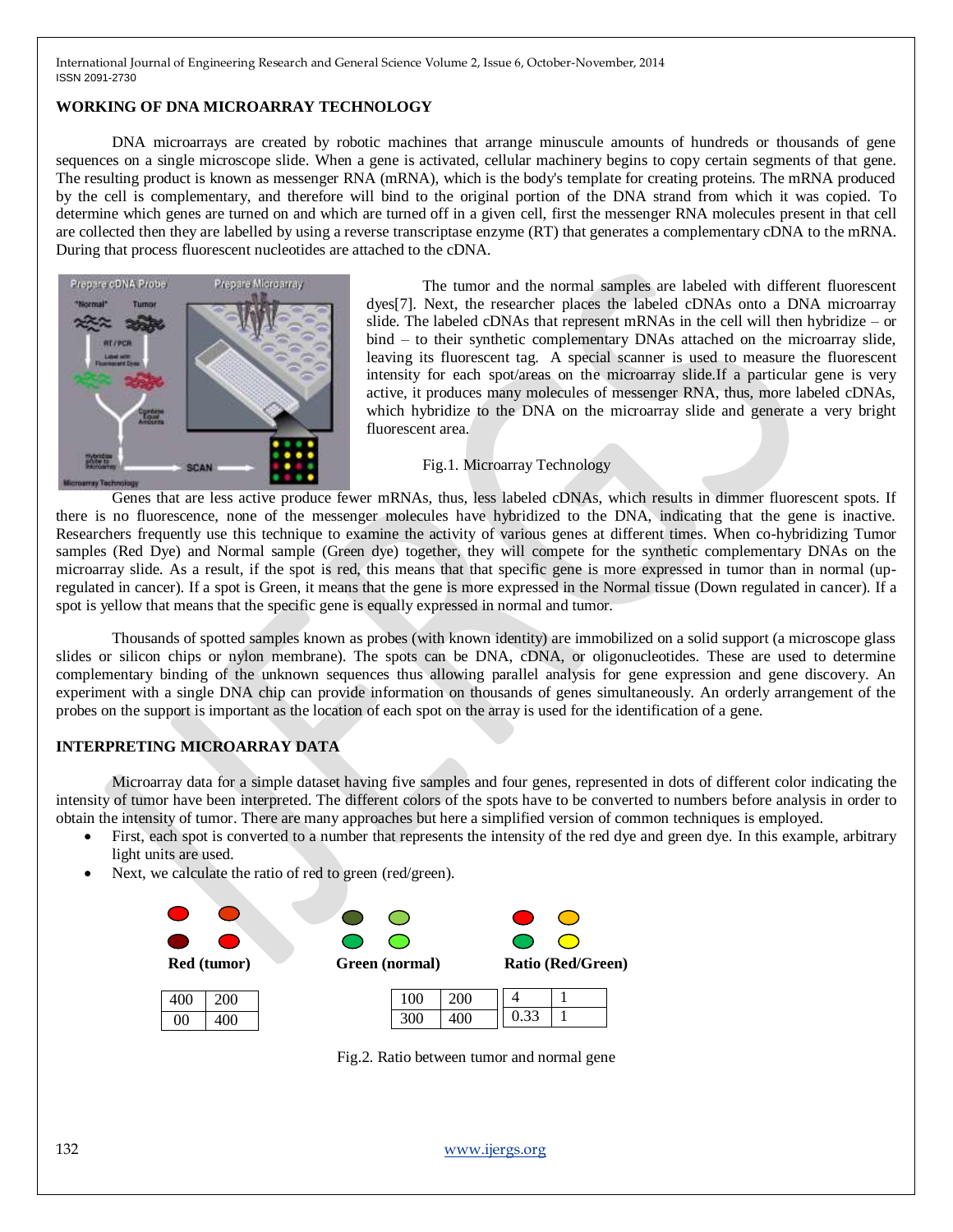## TABLE I CELL INTENSITY RATIO



| Genes             | <b>Gene A</b> | <b>Gene B</b> | <b>Gene C</b>   | <b>Gene D</b> |
|-------------------|---------------|---------------|-----------------|---------------|
| Cell intensity    |               |               |                 |               |
| <b>Red(tumor)</b> | 400           | 200           | 00 <sub>1</sub> | 400           |
| Green(normal)     | 100           | 200           | 300             | 400           |
| Ratio             |               |               | 0.33            |               |

#### TABLE II INTENSITY RATIO FOR FIVE SAMPLES

| Genes          | <b>Gene A</b> | <b>Gene B</b> | Gene C | <b>Gene D</b> |
|----------------|---------------|---------------|--------|---------------|
| <b>Samples</b> |               |               |        |               |
| Sample1        |               |               | 0.33   |               |
| Sample2        |               | 0.8           |        |               |
| Sample3        |               |               | 0.25   |               |
| Sample4        |               | 0.5           | 0.25   |               |
| Sample5        |               |               | ി      | $\rm 0.8$     |

When, Ratio >1: Indicates the gene was induced by tumor formation.

Gene A induced four fold.

 Ratio <1: Indicates the gene was repressed by tumor formation. Gene C repressed 3 fold.

Gene B and D not affected by tumor formation.

#### **PROCESSING MICROARRAY DATA**

To analyze large amount of expression data, it's necessary to use statistical analysis. Unfortunately, fractions are not suitable for statistics. For this reason, the expression ratios are usually transformed by log2 function, in which, for every increase or decrease of 1, there are 2 fold changes.

In our example, log10 is used, since it is easier for efficient outcome. In log10, for every increase or decrease of 1, there are 10 fold changes. The table below shows the relationships between log2 and log10.

Numbers are often converted to colored scale i.e., red and green fluorescents, to make it easier to see the patterns. Results are often reported in this way of representation.

|                     | <b>Genes</b> | <b>Gene A</b>  | <b>Gene B</b>  | Gene C   | <b>Gene D</b> |
|---------------------|--------------|----------------|----------------|----------|---------------|
| <b>Samples</b>      |              |                |                |          |               |
|                     | Ratio        | $\overline{4}$ | 1              | 0.33     | 1             |
| Sample1             | Log 2        | $\overline{2}$ | $\theta$       | $-1.599$ | $\Omega$      |
|                     | Log 10       | 0.602          | $\theta$       | $-0.481$ | $\Omega$      |
|                     | <b>Ratio</b> | 2              | 0.8            |          | 1.3           |
| Sample2             | Log 2        |                | $-0.321$       | $\theta$ | 0.378         |
|                     | Log 10       | 0.301          | $-0.096$       | $\Omega$ | 0.114         |
|                     | Ratio        | 3.5            | $\overline{2}$ | 0.25     | 3             |
| Sample3             | Log 2        | 1.807          | 1              | $-2$     | 1.584         |
|                     | Log 10       | 0.544          | 0.301          | $-0.602$ | 0.477         |
|                     | <b>Ratio</b> | 1.5            | 0.5            | 0.25     |               |
| Sample4             | Log 2        | 0.584          | $-1$           | $-2$     | $\Omega$      |
|                     | Log 10       | 0.176          | $-0.301$       | $-0.602$ | $\Omega$      |
|                     | Ratio        | 0.8            |                | 1.2      | 0.8           |
| Sample <sub>5</sub> | Log 2        | $-0.321$       | $\theta$       | 0.263    | $-0.321$      |
|                     | Log 10       | $-0.096$       | $\overline{0}$ | 0.079    | $-0.096$      |

#### TABLE III PROCESSING MICROARRAY DATA

Numbers are often converted to colored scale i.e., red and green fluorescents, to make it easier to see the patterns. Results are often reported in this way of representation.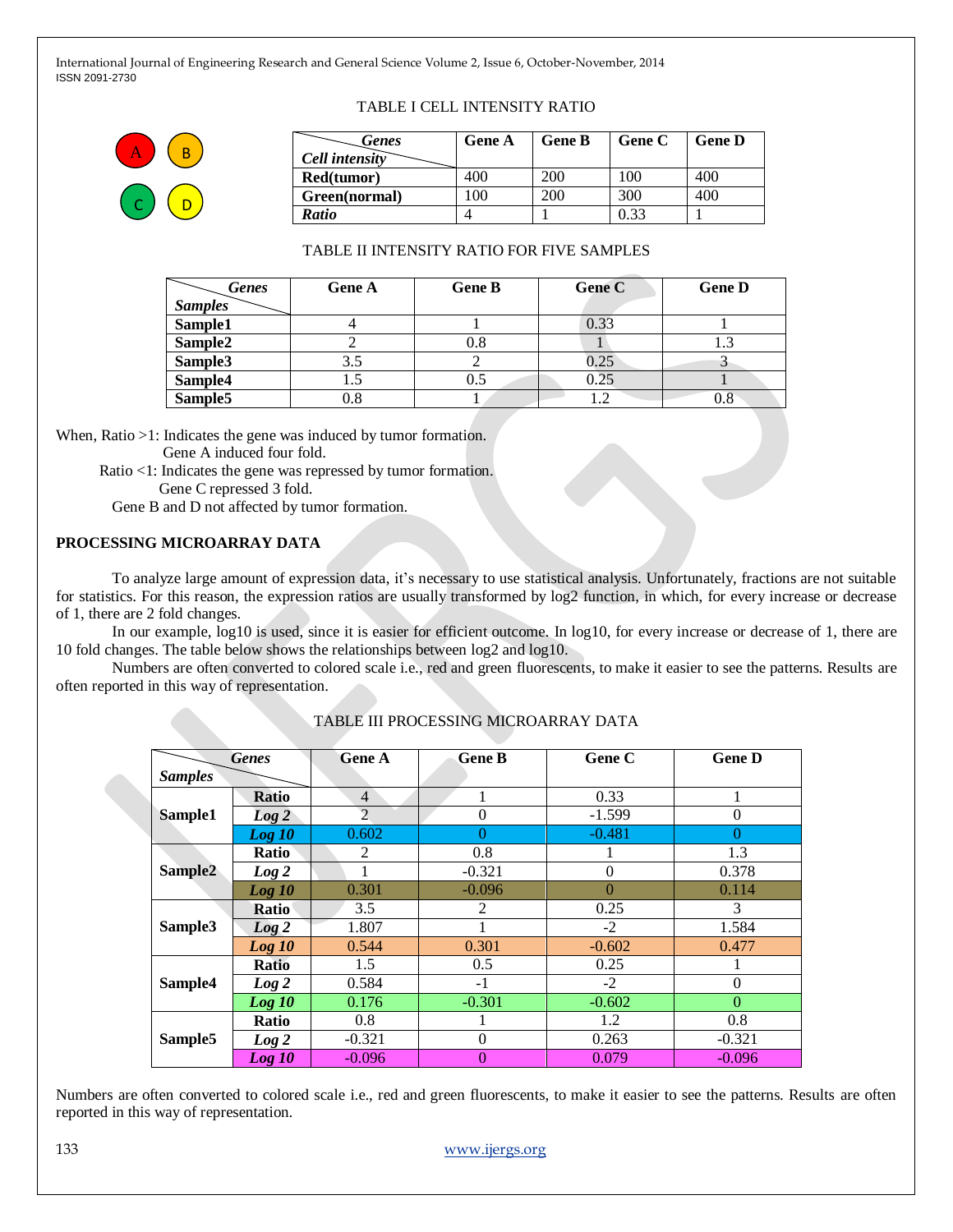

Fig.3. Color conversion for repressed and induced cell TABLE IV CELL PATTERNS (TUMOR vs. NORMAL)

| Genes               | <b>Gene A</b> | <b>Gene B</b> | Gene C   | <b>Gene D</b> |
|---------------------|---------------|---------------|----------|---------------|
| <b>Samples</b>      |               |               |          |               |
| Sample1             | 0.602         | $\Omega$      | $-0.481$ | $\theta$      |
| Sample2             | 0.301         | $-0.096$      | $\theta$ | 0.114         |
| Sample3             | 0.544         | 0.301         | $-0.602$ | 0.477         |
| Sample4             | 0.176         | $-0.301$      | $-0.602$ | $\theta$      |
| Sample <sub>5</sub> | $-0.096$      | $\theta$      | 0.0792   | $-0.096$      |

# **CALCULATING SIMILARITIES**

To calculate similarity score, mean and standard deviation of each gene's expression values are calculated.

# TABLE V SIMILARITY CALCULATION USING MEAN AND STANDARD DEVIATION

| <b>Genes</b>        | <b>Gene A</b> | <b>Gene B</b> | <b>Gene C</b> | <b>Gene D</b> |
|---------------------|---------------|---------------|---------------|---------------|
| <b>Samples</b>      |               |               |               |               |
| Sample1             | 0.602         |               | $-0.481$      |               |
| Sample <sub>2</sub> | 0.301         | $-0.096$      |               | 0.114         |
| Sample3             | 0.544         | 0.301         | $-0.602$      | 0.477         |
| Sample4             | 0.176         | $-0.301$      | $-0.602$      |               |
| Sample <sub>5</sub> | $-0.096$      |               | 0.0792        | $-0.096$      |
| <b>Mean</b>         | 0.305         | $-0.0194$     | $-0.321$      | 0.0988        |
| Std dev             | 0.254         | 0.194         | 0.299         | 0.200         |

Next, normalize the values subtracting the mean for that gene and dividing it by standard deviation. For Ex, Gene A - sample1 becomes

 $(0.602 - 0.305)/0.254 = 1.167$ 

# TABLE VI NORMALIZED DATA

| Genes          | <b>Gene A</b> | <b>Gene B</b> | <b>Gene C</b> | <b>Gene D</b> |
|----------------|---------------|---------------|---------------|---------------|
| <b>Samples</b> |               |               |               |               |
| Sample1        | 1.166744      | 0.099756      | $-0.53475$    | $-0.49276$    |
| Sample2        | $-0.01659$    | $-0.39902$    | 1.074453      | 0.075694      |
| Sample3        | 0.938726      | 1.649106      | $-0.93956$    | 1.885779      |
| Sample4        | $-0.50801$    | $-1.4496$     | $-0.93956$    | $-0.49276$    |
| Sample5        | $-1.58087$    | 0.099756      | 1.339419      | $-0.97595$    |

Next for each pair of gene, multiply the values from each sample, add up the products and divide by the number of sample (5). The result is similarity score. For example, for Gene A and Gene B,

#### TABLE VII SIMILARITY SCORE FOR GENE (AB) AND (CD) USING DOT PRODUCT

| Genes   | <b>Gene A</b> | <b>Gene B</b> | <b>Product</b>       | <b>Gene C</b> | <b>Gene D</b> | <b>Product</b>       |
|---------|---------------|---------------|----------------------|---------------|---------------|----------------------|
| Samples |               |               | $(A \text{ and } B)$ |               |               | $(C \text{ and } D)$ |
| Sample1 | .166744       | 0.099756      | 0.116389             | $-0.53475$    | $-0.49276$    | 0.26350341           |
| Sample2 | $-0.01659$    | $-0.39902$    | 0.00662              | 1.074453      | 0.075694      | 0.081329645          |
| Sample3 | 0.938726      | 1.649106      | 1.548059             | $-0.93956$    | 1.885779      | $-1.771802517$       |
| Sample4 | $-0.50801$    | $-1.4496$     | 0.736406             | $-0.93956$    | $-0.49276$    | 0.462977586          |
| Sample5 | $-1.58087$    | 0.099756      | $-0.1577$            | 1.339419      | $-0.97595$    | -1.307205973         |
|         | <b>SUM</b>    |               | 2.249774             | <b>SUM</b>    |               | -2.271197849         |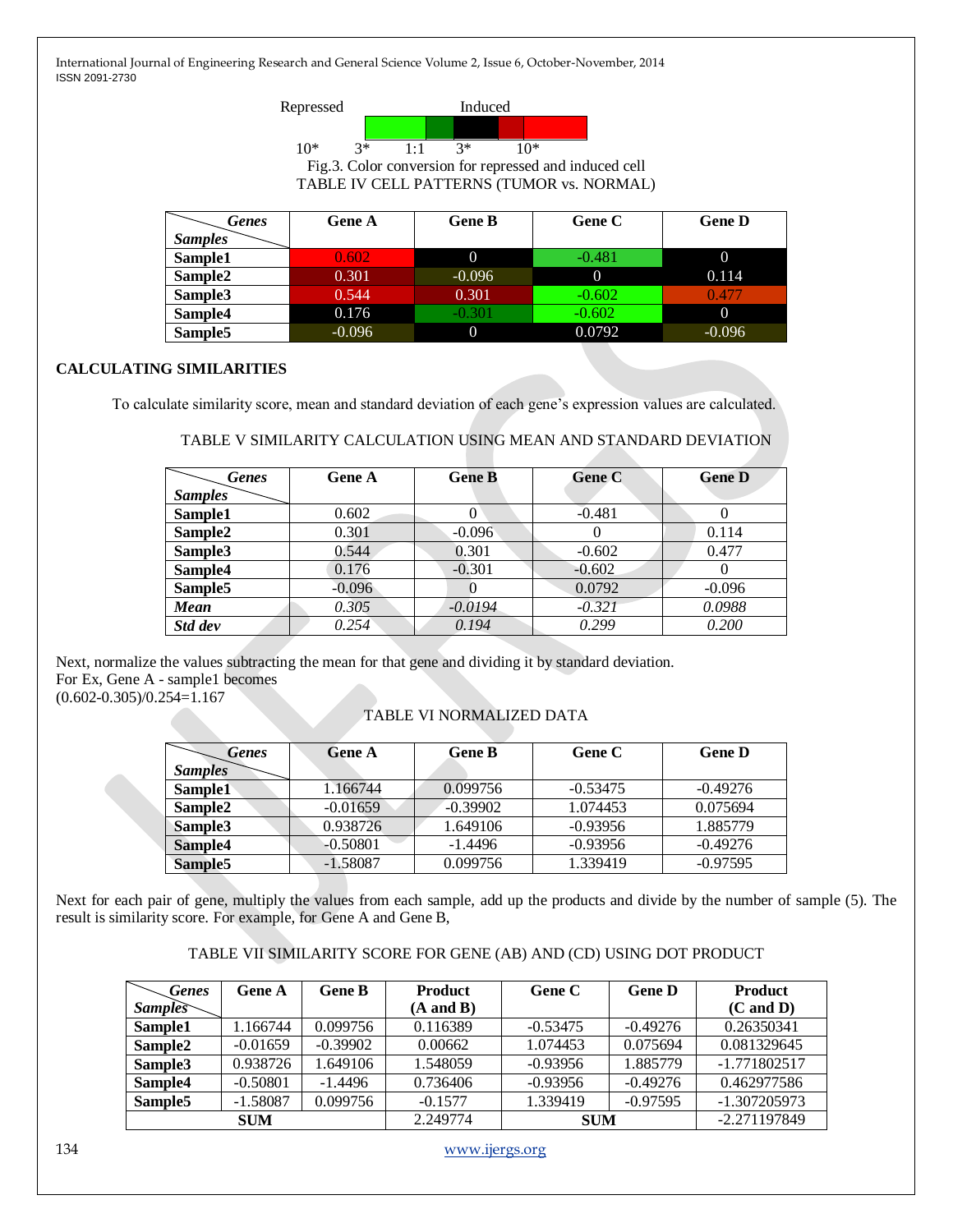| <b>SIMILARITY SCORE</b> | 0.449955 | <b>SIMILARITY SCORE</b> | $-0.45423957$ |
|-------------------------|----------|-------------------------|---------------|
|-------------------------|----------|-------------------------|---------------|

TABLE VIII SIMILARITY SCORE FOR GENE (AC) AND (AD) USING DOT PRODUCT

| <b>Genes</b>        | <b>Gene A</b>           | <b>Gene C</b> | <b>Product</b>       | <b>Gene A</b>           | <b>Gene D</b> | <b>Product</b>       |
|---------------------|-------------------------|---------------|----------------------|-------------------------|---------------|----------------------|
| <i>Samples</i>      |                         |               | $(A \text{ and } C)$ |                         |               | $(A \text{ and } D)$ |
| Sample1             | 1.166744                | $-0.53475$    | $-0.62391635$        | 1.166744                | $-0.49276$    | $-0.574924773$       |
| Sample2             | $-0.01659$              | 1.074453      | $-0.01782518$        | $-0.01659$              | 0.075694      | $-0.001255763$       |
| Sample3             | 0.938726                | $-0.93956$    | $-0.8819894$         | 0.938726                | 1.885779      | 1.770229778          |
| Sample4             | $-0.50801$              | $-0.93956$    | 0.477305876          | $-0.50801$              | $-0.49276$    | 0.250327008          |
| Sample <sub>5</sub> | $-1.58087$              | 1.339419      | $-2.11744731$        | $-1.58087$              | $-0.97595$    | 1.542850077          |
|                     | <b>SUM</b>              |               | $-3.16387237$        | <b>SUM</b>              |               | 2.987226325          |
|                     | <b>SIMILARITY SCORE</b> |               | $-0.63277447$        | <b>SIMILARITY SCORE</b> |               | 0.597445265          |

TABLE IX SIMILARITY SCORE FOR GENE (BC) AND (BD) USING DOT PRODUCT

| <b>Genes</b>        | <b>Gene B</b>           | <b>Gene C</b> | <b>Product</b> | <b>Gene B</b>           | <b>Gene D</b> | <b>Product</b>            |
|---------------------|-------------------------|---------------|----------------|-------------------------|---------------|---------------------------|
| <i>Samples</i>      |                         |               | (B and C)      |                         |               | ( <b>B</b> and <b>D</b> ) |
| Sample1             | 0.099756                | $-0.53475$    | $-0.05334452$  | 0.099756                | $-0.49276$    | $-0.04915577$             |
| Sample2             | $-0.39902$              | 1.074453      | $-0.42872824$  | $-0.39902$              | 0.075694      | $-0.03020342$             |
| Sample3             | 1.649106                | $-0.93956$    | $-1.54943403$  | 1.649106                | 1.885779      | 3.109849464               |
| Sample4             | $-1.4496$               | $-0.93956$    | 1.361986176    | $-1.4496$               | $-0.49276$    | 0.714304896               |
| Sample <sub>5</sub> | 0.099756                | 1.339419      | 0.133615082    | 0.099756                | $-0.97595$    | $-0.09735687$             |
|                     | <b>SUM</b>              |               | $-0.53590553$  | <b>SUM</b>              |               | 3.647438305               |
|                     | <b>SIMILARITY SCORE</b> |               | $-0.10718111$  | <b>SIMILARITY SCORE</b> |               | 0.729487661               |

TABLE X SIMILARITY SCORE FOR ALL GENES

|               | <b>Gene A</b> | <b>Gene B</b> | <b>Gene C</b> | <b>Gene D</b> |
|---------------|---------------|---------------|---------------|---------------|
| <b>Gene A</b> |               | 0.450         | $-0.633$      | 0.597         |
| <b>Gene B</b> | 0.450         |               | 0.107         | 0.729         |
| <b>Gene C</b> | $-0.633$      | $-0.107$      |               | $-0.454$      |
| <b>Gene D</b> | 0.597         | 0.729         | 0.454         |               |

When, Similarity score  $= +ve$ , two genes behave similarly i.e., when one is induced, so is the other. Larger the number, the more similar they are.

Similarity score  $= 1$ , two genes behave identically. Gene A obviously behaves exactly like Gene A.

Similarity score  $= 0$ , two genes behave in unrelated manner.

Similarity score  $= -ve$ , two genes behave in opposite ways i.e., when one is induced other is suppressed.

By casual inspection, we could summarize that:

Gene C's behavior is opposite to that of Gene A, B, and D

Gene B and Gene D have the most similar behaviors.

#### **HIERARCHICAL CLUSTERING**

To analyze 1000 of genes, hierarchical clustering [3] is used which works by taking the most similar genes and joining them in a cluster. The nested sequence of clusters produced by hierarchical methods makes them appealing, when different levels of detail are of interest, because small clusters are nested inside larger ones. In microarray applications, interest may focus on both small groups of similar observations and a few large clusters. The former might occur when individuals provide multiple samples or a few samples have special meaning, such as the four samples in the carcinoma example that are normal tissue. The latter would occur when larger groups exist, such as samples from two different sources, or different stages of carcinoma, or from different experiments.

Gene B and D are the most similar at 0.729, so they are joined to become [BD]. Next, the log-transformed expression levels are averaged for the clustered genes and the similarity scores are recalculated: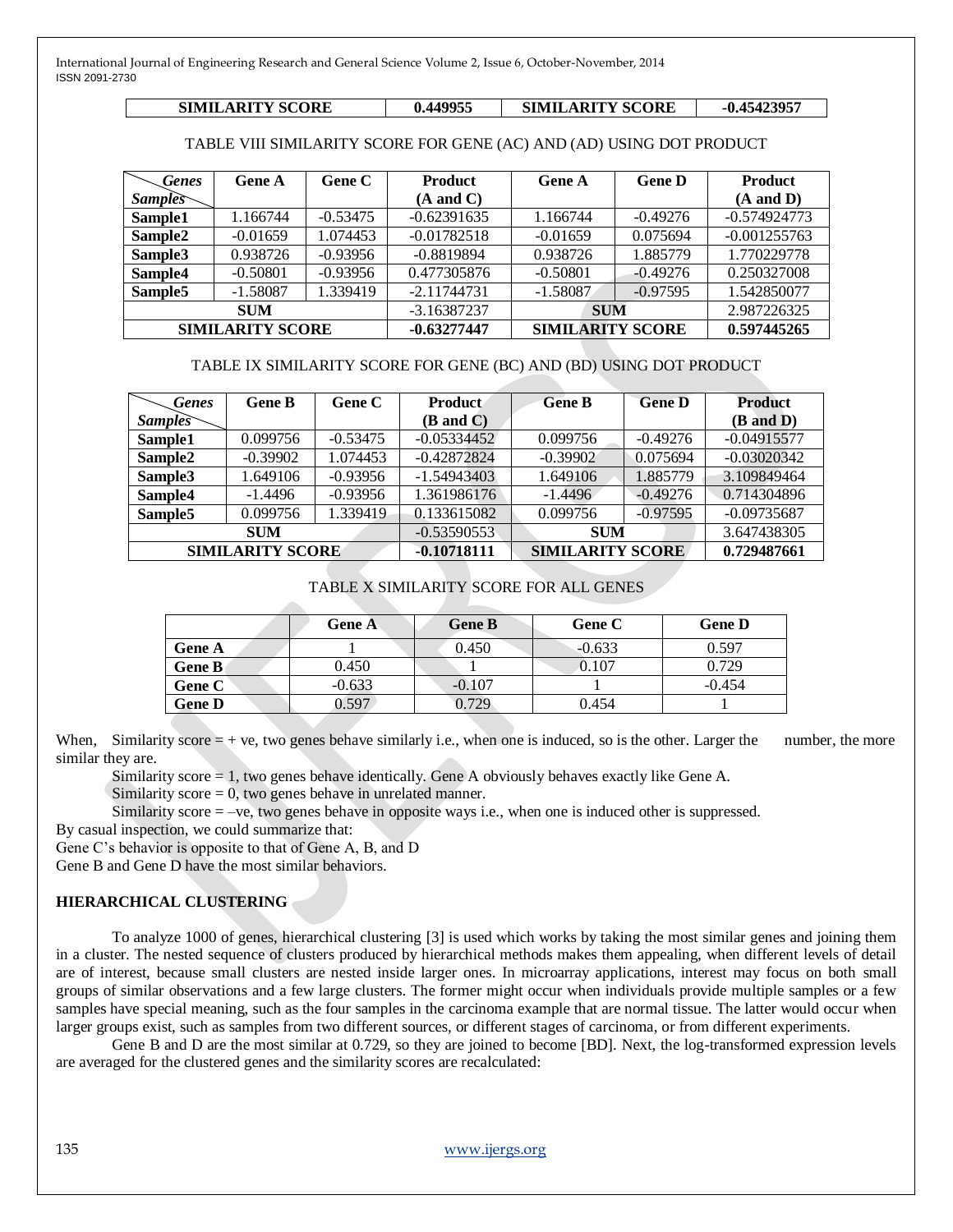|           | <b>Gene A</b> | <b>Gene C</b> | Gene [BD] |
|-----------|---------------|---------------|-----------|
| Gene A    |               | $-0.633$      | 0.564     |
| Gene C    | $-0.633$      |               | $-0.305$  |
| Gene [BD] | 0.564         | $-0.305$      |           |

#### TABLE XI SIMILARITY SCORE FOR CLUSTERED GENE

Next highest score is chosen i.e., A and [BD], to form the cluster [ABD]. Since only 4 genes are processed it terminates with simple process. But this is an iterative process until a single pair is formed. The end product is a dendrogram, a graphic representation of clusters**:** 



Many hierarchical clustering methods have an appealing property that the nested sequence of clusters can be graphically represented with a tree, called a dendogram[7]. Usually, each join in a dendogram is plotted at a height equal to the dissimilarity between the two clusters which are joined. Selection of *K* clusters from a hierarchical clustering corresponds to cutting the dendogram with a horizontal line at an appropriate height. Each branch cut by the horizontal line corresponds to a cluster. The result of the expression level analysis is usually presented as a dendrogram with an accompanying expression level table that has been reordered according to the clusters.

The picture emerging from our analysis is not simple one such as "Gene A is active in the tumor". The true power of microarray technology is the possibility of assaying thousands of genes and hundreds of samples in the same experiment. Consider a



slightly more complicated example. This experiment has 13 genes with 12 samples. They are ready to be stored by hierarchical cluster. The tree's two major branches reveal two major groups of genes and samples as well: Genes: C, J, H, F, B and G Genes: L, K, E, M, D, I and A Samples: 9, 8, 12, 4, and 10 Samples: 2, 7, 5, 6, 3, 11, and 1

Fig.4.Microarray data with 13 genes and 12 samples

#### **CONCLUSION**

Microarray technology has been extensively used by the scientific community. Advances in computer technology have made powerful analytical tools readily available. Even modest PC can analyze a dataset of 3,000 genes with 100 samples in minutes. In real situations, additional complications need to be taken into account, such as making sure that comparing fluorescence from different microarrays does not introduces additional variability. Other microarray may use different detection and analytical techniques that don't use fluorescence. The clustering techniques have been widely used to identify group of genes sharing similar expression profiles and the results obtained so far have been extremely valuable. However, the metrics adopted in these clustering techniques have discovered only a subset of relationships among gene expression. Clustering can work well when there is already a wealth of knowledge about the pathway in question, but it works less well when this knowledge is sparse. The inherent nature of clustering and classification methodologies makes it less suited for mining previously unknown rules and pathways.